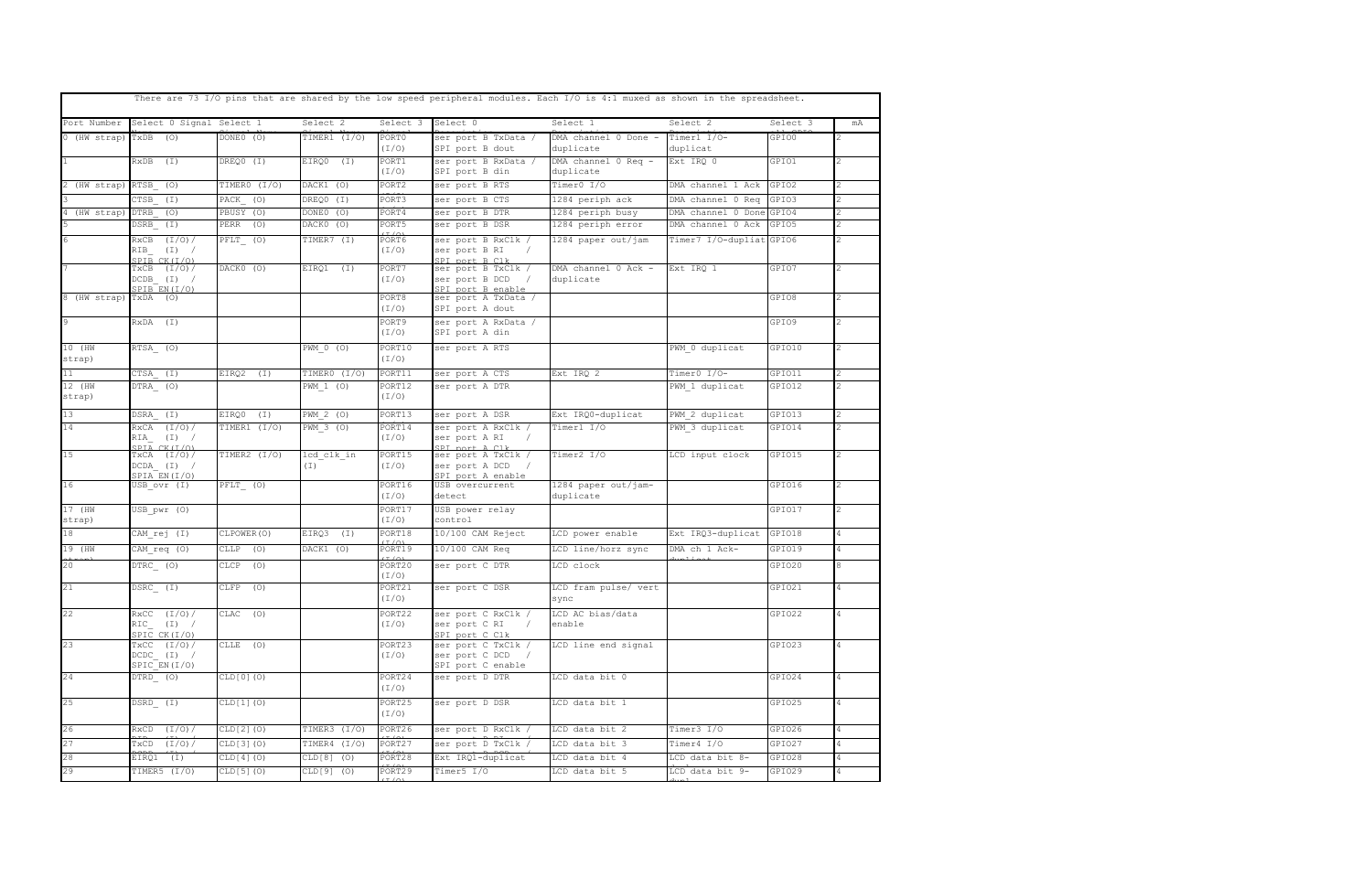| 30               | TIMER6 (I/O)                                             | CLD[6](0)                | CLD[10](0)        | PORT30<br>$(I/\mathcal{O})$ | Timer6 I/O                             | LCD data bit 6            | LCD data bit 10-<br>dupl          | GPIO30 | 4              |
|------------------|----------------------------------------------------------|--------------------------|-------------------|-----------------------------|----------------------------------------|---------------------------|-----------------------------------|--------|----------------|
|                  |                                                          |                          |                   |                             |                                        |                           |                                   |        |                |
| 31               | TIMER7 $(I/0)$                                           | CLD[7](0)                | CLD[11](0)        | PORT31<br>(I/O)             | Timer7 I/O                             | LCD data bit 7            | LCD data bit 11-<br>dupl          | GPIO31 | $\overline{4}$ |
| 32               | EIRQ2<br>$(\lceil )$                                     | (I/O)<br>PD0             | CLD[8](0)         | PORT32                      | Ext IRQ 2                              | 1284 Data 0               | LCD data bit 8                    | GPI032 |                |
| 33               |                                                          | (I/O)<br>PD1             | CLD[9](0)         | PORT33                      |                                        | 1284 Data 1               | LCD data bit 9                    | GPI033 |                |
| 34               | iic scl (I/O)                                            | (I/0)<br>PD <sub>2</sub> | CLD[10](0)        | PORT34                      | I2C clock                              | 1284 Data 2               | LCD data bit 10                   | GPI034 |                |
| 35               | iic sda (I/O)                                            | (I/O)<br>PD3             | CLD[11](0)        | PORT35                      | I2C data                               | 1284 Data 3               | LCD data bit 11                   | GPIO35 |                |
| 36               | PWM 0 (0)                                                | (I/0)<br>PD4             | CLD[12](0)        | PORT36                      | Pulse Width Modulator                  | 1284 Data 4               | LCD data bit 12                   | GPI036 | 4              |
| 37               | PWM 1 (O)                                                | (I/O)<br>PD5             | CLD[13](0)        | PORT37                      | Pulse Width Modulator                  | 1284 Data 5               | LCD data bit 13                   | GPI037 |                |
| 38               | PWM 2 (O)                                                | (I/0)<br>PD6             | CLD[14](0)        | PORT38                      | Pulse Width Modulator                  | 1284 Data 6               | LCD data bit 14                   | GPIO38 |                |
| 39               | PWM 3 (0)                                                | PD7<br>(I/O)             | CLD[15](0)        | PORT39                      | Pulse Width Modulator                  | 1284 Data 7               | LCD data bit 15                   | GPI039 |                |
| 40               | TxDC<br>(0)                                              | EIRQ3<br>(I)             | CLD[16](0)        | PORT40                      | ser port C TxData /                    | Ext IRQ 3                 | LCD data bit 16                   | GPIO40 |                |
| 41               | $RxDC$ $(I)$                                             |                          | CLD[17](0)        | PORT41                      | ser port C RxData /                    |                           | LCD data bit 17                   | GPIO41 | 4              |
|                  |                                                          |                          |                   | (I/O)                       | SPI port C din                         |                           |                                   |        |                |
| 42               | RTSC_(0)                                                 |                          | USB VP (I/O)      | PORT42<br>(I/O)             | ser port C RTS                         |                           | USB Data +                        | GPIO42 |                |
| 43               | $CTSC$ (I)                                               | PDIR (O)                 | USB VM (I/O)      | PORT43<br>(I/O)             | ser port C CTS                         | 1284 xceiver              | USB Data -                        | GPIO43 |                |
|                  |                                                          |                          |                   |                             |                                        | direction control         |                                   |        |                |
| 44 (HW<br>strap) | $TXDD$ (0)                                               | PSELO (O)                | USB OE n (O)      | PORT44<br>(I/O)             | ser port D TxData /<br>SPI port D dout | 1284 periph on line       | USB Tx Output<br>Enable           | GPIO44 | 4              |
| 45               | $RxDD$ $(I)$                                             | $PSTB$ $(I/O)$           | USB RCV (I)       | PORT45<br>(I/O)             | ser port D RxData /<br>SPI port D din  | 1284 data strobe          | USB Rx Data                       | GPIO45 | $\overline{4}$ |
| 46               | $RTSD$ (0)                                               | $\overline{PAFD}$ (I)    | USB RXP (I)       | PORT46<br>(I/O)             | ser port D RTS                         | 1284 auto line feed       | (Fairchild phy<br>only)           | GPIO46 | 4              |
| 47               | CTSD (I)                                                 | PINT (I)                 | USB_RXM (I)       | PORT47<br>(I/O)             | ser port D CTS                         | 1284 initialize           | (Fairchild phy<br>only)           | GPIO47 | 4              |
| 48               |                                                          | PSELI (I)                | DREQ1 (I)         | PORT48                      |                                        | 1284 periph select        | DMA channel 1 Req                 | GPIO48 |                |
|                  | USB SPND (O)                                             |                          |                   | $(I/\mathcal{O})$           | USB Suspend                            |                           |                                   |        |                |
| 49 (HW<br>strap) | USB SPEED (0)                                            | PLH<br>(0)               | DONE1 (O)         | PORT49<br>(I/O)             | USB Speed                              | 1284 periph logic<br>high | DMA channel 1 Done GPI049         |        |                |
| 50               | mdio(I/O)                                                | USB VP $(I/O)$           |                   | PORT50                      | MII/RMII management                    |                           | duplicate                         | GPIO50 |                |
| 51               | rx dv(I)                                                 | USB VM (I/O)             |                   | PORT51                      | MII rx data valid                      |                           | USB Data -                        | GPIO51 |                |
| 52               | rx er(I)                                                 |                          |                   | PORT52                      | MII rx error                           |                           |                                   | GPIO52 |                |
|                  |                                                          | USB OE n (O)             |                   |                             |                                        |                           | USB Tx Output<br>Enable duplicate |        |                |
| 53               | rxd[0](I)                                                | USB RCV (I)              |                   | PORT53                      | MII/RMII rx data bit                   |                           | duplicate                         | GPIO53 |                |
| 54               | rxd[1](I)                                                | USB SPND (O)             |                   | PORT54                      | MII/RMII rx data bit                   |                           | duplicate                         | GPIO54 |                |
| 55               | rxd[2](I)                                                | USB SPEED (0)            |                   | PORT55                      | MII rx data bit 2                      |                           | USB Speed                         | GPIO55 |                |
| 56               | rxd[3](I)                                                | USB RXP (I)              |                   | PORT56                      | MII rx data bit 3                      |                           | (Fairchild phy<br>only) duplicate | GPIO56 | 2              |
| 57               | tx en(O)                                                 | USB RXM (I)              |                   | PORT57                      | MII/RMII tx enable                     |                           | (Fairchild phy<br>only) duplicate | GPI057 |                |
| 58               | tx er(O)                                                 |                          |                   | PORT58                      | MII tx error                           |                           |                                   | GPIO58 |                |
| 59               | txd[0](0)                                                |                          |                   | PORT59                      | MII/RMII tx data bit                   |                           |                                   | GPIO59 |                |
| 60               | txd[1](0)                                                |                          |                   | PORT60                      | MII/RMII tx data bit                   |                           |                                   | GPIO60 | 2              |
| 61               | txd[2](0)                                                |                          |                   | PORT61                      | MII tx data bit 2                      |                           |                                   | GPIO61 |                |
| 62               | txd[3](0)                                                |                          |                   | PORT62                      | MII tx data bit 3                      |                           |                                   | GPIO62 |                |
| 63               | col(I)                                                   |                          |                   | PORT63                      | MII collision                          |                           |                                   | GPIO63 |                |
| 64               | crs(I)                                                   |                          |                   | PORT64                      | MII/RMII carrier                       |                           |                                   | GPIO64 |                |
| 65               |                                                          |                          |                   | PORT65                      | MII/RMII enet phy                      |                           |                                   | GPIO65 |                |
| 66               | enet_phy_int_in(I)                                       |                          |                   | PORT66                      | mem address bit 22                     |                           |                                   | GPIO66 |                |
| 67               | mpmcaddrout [22] (0)                                     |                          |                   | PORT67                      | mem address bit 23                     |                           |                                   | GPIO67 | 8              |
| 68               | mpmcaddrout [23] (O)<br>mpmcaddrout [24] (mpmcckeout [0] |                          | EIRQ0<br>$(\top)$ | PORT68                      | mem address bit 24                     | SDRAM clock enable        | Ext IRQ0-duplicat                 | GPIO68 | 8              |
| 69               |                                                          | (mpmcckeout [1]          | EIRQ1<br>(I)      | PORT69                      | mem address bit 25                     | SDRAM clock enable        | Ext IRQ1-duplicat                 | GPIO69 | 8              |
| 70               | mpmcaddrout [25]                                         |                          | iic $scl$ (I/0)   | PORT70                      | mem address bit 26                     | SDRAM clock enable        | I2C clock -                       | GPI070 | 8              |
|                  | mpmcaddrout [26] (mpmcckeout [2]                         |                          |                   |                             |                                        |                           |                                   |        |                |